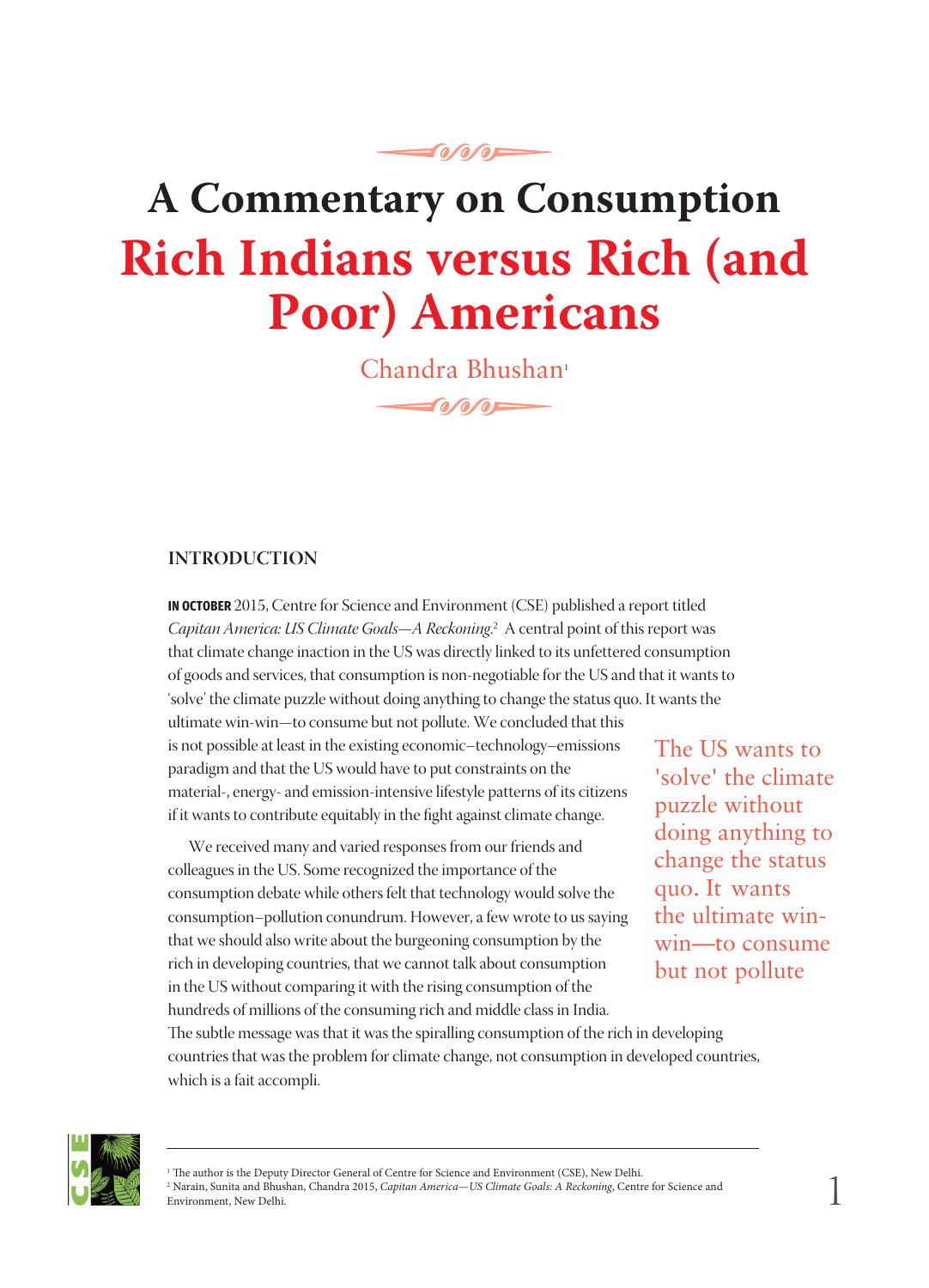

To start a debate on sustainable consumption and production, this paper compares the consumption of the rich in developing countries with that in developed countries

The growing consumption of the 'rich' in 'poor' countries has been a running theme in the climate change debate for some time now. A large majority of opinion makers in developed countries, especially the US, are convinced that rising consumption of the rich in the developing world is responsible for climate change.

In the last few years, the theme of the egregiously consuming middle class in India scorching the world has taken a whole new form. In this form, the excesses of the developed world are hidden. The problem, according to this narrative, is not the lifestyle of the North; rather, it is the burgeoning consumption of the South. I have a problem with this narrative.

Let me make it clear that I do not support flagrant

consumption either in the North or the South. However, I do support and propagate the view that there is a level of consumption that is required to meet basic needs of everyone in the world. The world must create economic, social and ecological space to meet the basic consumption needs of everyone—nourishing food, adequate shelter, complete healthcare, sufficient education, full employment and so on. In this context, the rising 'basic necessities' of the poor (who live mostly in the South) cannot be compared with the 'luxury consumption' of the rich (who live both in the North and the South).

But this paper is not meant to be a haranguing on the rich versus the poor. There is enough literature on that. This paper is also not meant to correlate consumption with environmental destruction. This field is oversaturated.

What this paper intends is to start a serious debate around sustainable consumption and production (SCP). To do this, it compares consumption and emissions of the rich in India with that of the rich in the US.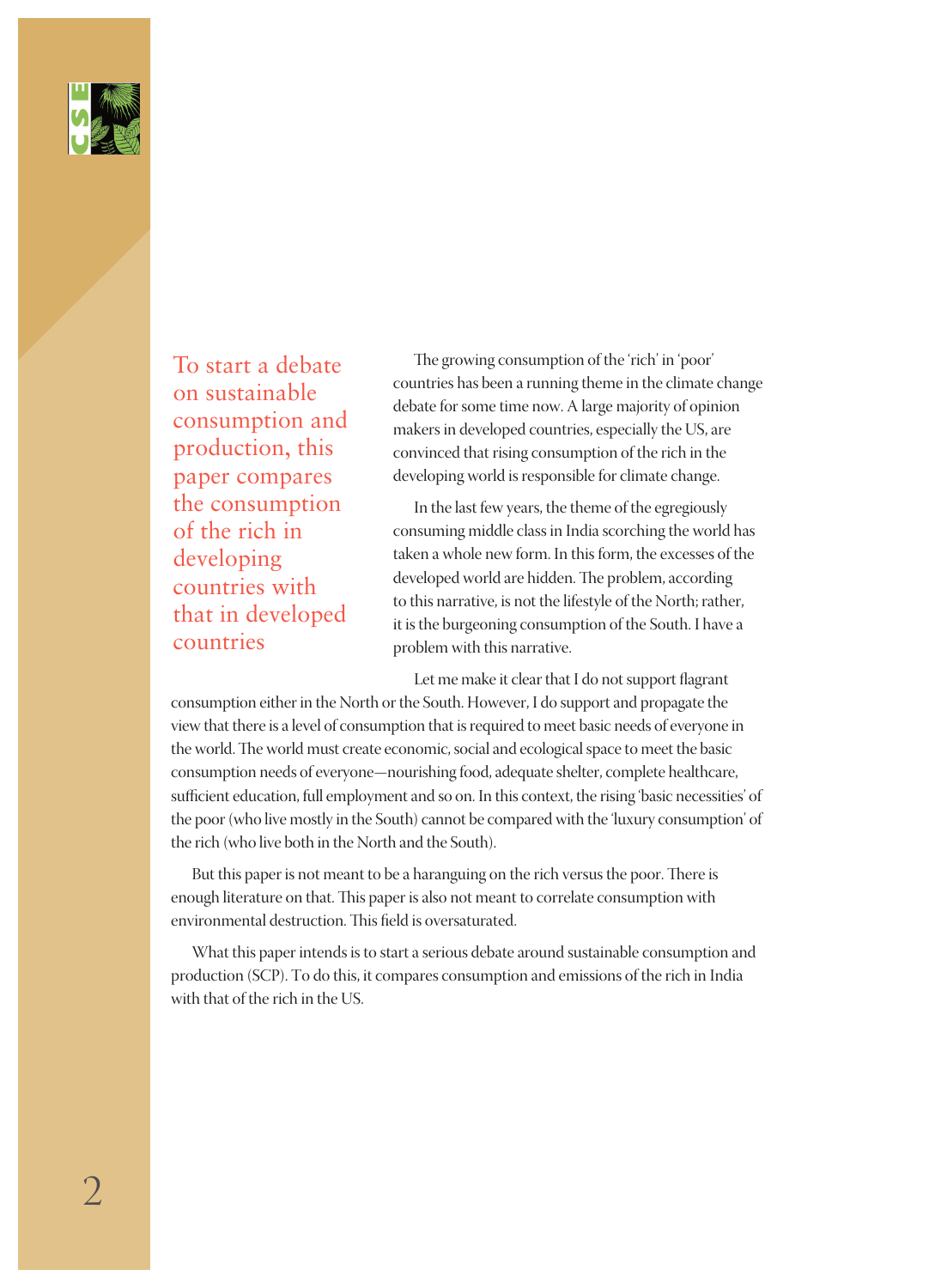#### **1. THE AMERICAN VERSUS THE INDIAN**

**There are two types of data available to compare consumption of Americans and Indians:**

**i. Data on consumer expenditure published as part of consumer expenditure surveys:** The US Bureau of Labor Statistics conducts an annual consumer expenditure survey. In India, the National Sample Survey Organisation (NSSO) conducts a consumer expenditure survey once every decade. The most recent NSSO survey was in 2011–12. The paper compares the latest Indian data with US consumer expenditure survey of the same year, i.e. 2011. Also, the consumer expenditure data has been harmonized (as the classification of goods and services in India and the US are not identical) and converted in per capita terms using household sizes given in the consumer survey.

**ii. Data on household consumption expenditure published as part of national accounts each year:** This data gives the total

In MER terms, the average per capita consumption expenditure in the US is 37 times higher than India's (US \$33,469 as compared to US \$900).

private consumption in a country under different categories of goods and services. The Bureau of Economic Analysis (BEA) in the US and the Ministry of Statistics and Programme Implementation (MOSPI) in India publish annual data on total household consumption expenditure. The paper has considered the average of 2011 and 2012 household consumption expenditure data for the US and of 2011–12 for India, harmonized them (as the classification of goods and services is not identical in India and the US) and converted them in per capita terms using estimated total population of the countries.

To enable comparison, Indian rupees have been converted to US dollars both in terms of the market exchange rate (MER) and purchasing power parity (PPP).3

#### **COMPARING AVERAGE HOUSEHOLD CONSUMPTION EXPENDITURE**

There is absolutely no comparison between the consumption expenditure of the average American household and that of the average Indian household. In MER terms, the average per capita consumption expenditure in the US is 37 times higher than India's (US \$33,469 as compared to US \$900). Even in terms of PPP, the average per capita consumption expenditure in the US is 11 times higher than India's (US \$33,469 as compared to US \$3,001).

In MER terms, an average American spends 15 times more on food and beverages, 50 times more on housing and household goods and services, over 6,000 times more on recreation, and over 200 times more on health compared to an average Indian. Comparing 'averages' is, therefore, meaningless.

<sup>3</sup> Indian rupees have been converted to US dollars using the annual average market exchange rate published by the Reserve Bank of India (https://www.rbi.org.in/scripts/ReferenceRateArchive.aspx). For the year 2011–12, the average exchange rate of the US dollar to Indian rupees was 47.9229. The US\$ (MER) was converted to US\$ (PPP) using the data published by the World Bank on price level ratio of PPP conversion factor (GDP) to market exchange rate (http://data.worldbank.org/indicator/ EP.PMP.SGAS.CD). For the year 2011–12, the conversion factor was 0.3 for India.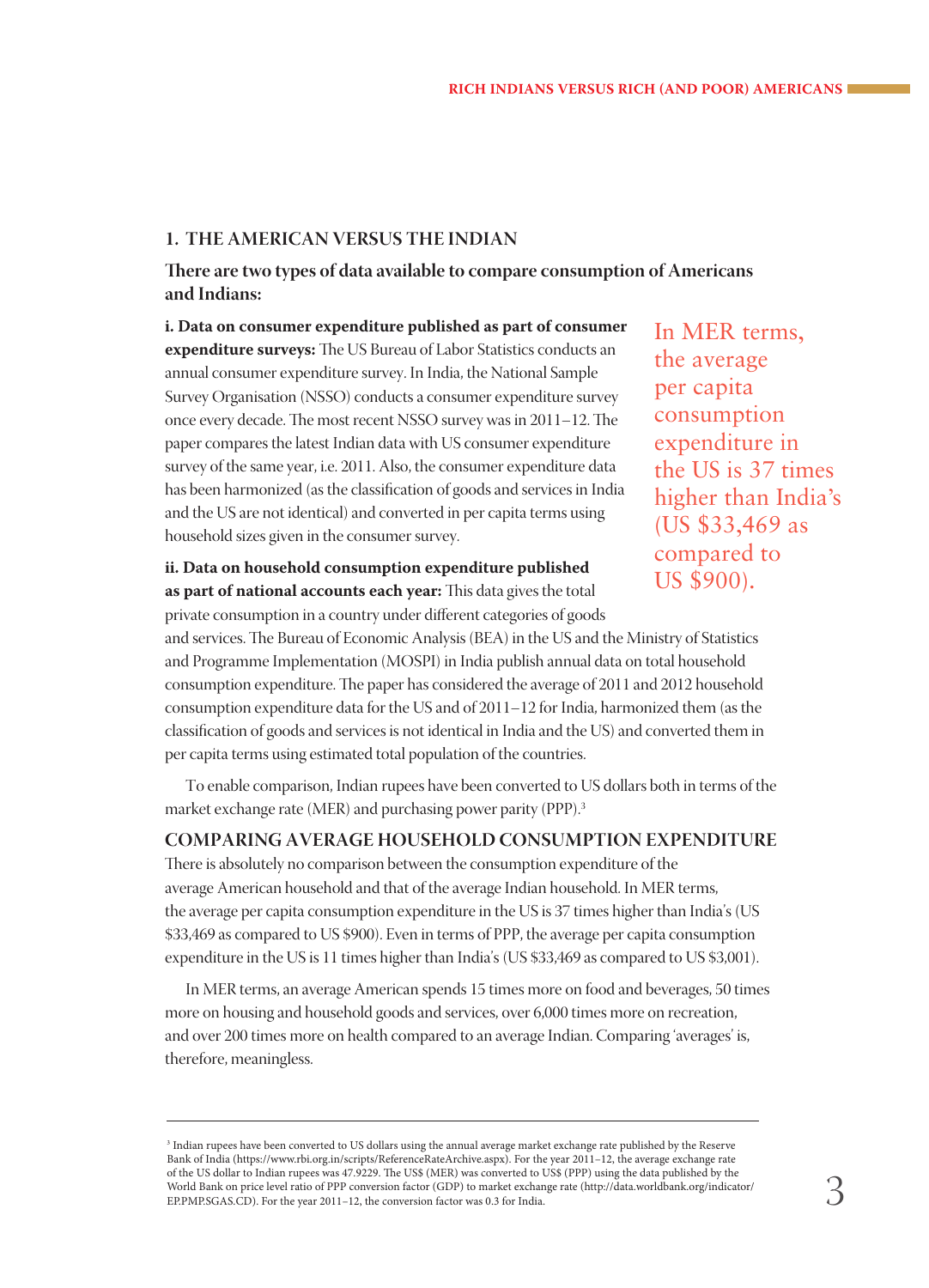

| Table 1. Average per capita consumption expenditure in the $\sigma_3$ and findia |                                                  |                |                |                                                             |             |
|----------------------------------------------------------------------------------|--------------------------------------------------|----------------|----------------|-------------------------------------------------------------|-------------|
|                                                                                  | Average per capita consumption<br>expenditure    |                |                | India vs USA                                                |             |
|                                                                                  | United<br>States:<br>Average<br>2011 and<br>2012 | India: 2011-12 |                | US consumption as<br>number of times India's<br>consumption |             |
|                                                                                  | (SUS)                                            | $$US-$<br>MER) | $$US-$<br>PPP) | $$US-$<br>MER)                                              | $(SUS-PPP)$ |
| 1. Food, beverages and tobacco                                                   | 5,160                                            | 324            | 1079           | 15.9                                                        | 4.8         |
| 2. Clothing, footwear and<br>related services                                    | 1,158                                            | 67             | 223            | 17.3                                                        | 5.2         |
| 3. Housing and household<br>goods and services                                   | 7,827                                            | 154            | 512            | 51.0                                                        | 15.3        |
| 4. Health                                                                        | 7,099                                            | 33             | 109            | 216.8                                                       | 65.0        |
| 5. Transportation                                                                | 3,447                                            | 142            | 474            | 24.2                                                        | 7.3         |
| 6. Communication                                                                 | 828                                              | 12             | 39             | 70.2                                                        | 21.1        |
| 7. Recreation                                                                    | 3,021                                            | 0.5            | $\overline{2}$ | 6,173.4                                                     | 1,852.0     |
| 8. Education                                                                     | 829                                              | 24             | 79             | 35.0                                                        | 10.5        |
| 9. Other goods and services                                                      | 4,099                                            | 145            | 484            | 28.3                                                        | 8.5         |
| Total per capita household<br>consumption expenditures                           | 33,469                                           | 900            | 3,001          | 37.2                                                        | 11.2        |

#### **Table 1: Average per capita consumption expenditure in the US and India**

*Source: Data on household consumption expenditure by the Bureau of Economic Analysis, USA, and the Ministry of Statistics and Programme Implementation, India.*

To make the comparison more meaningful, the per capita consumption expenditure of the richest Indians has been compared that of with various classes of Americans. The latest year for which such data (consumer expenditure survey) is available is 2011–12.

#### **2. THE RICHEST INDIANS VERSUS THE RICH (AND POOR) AMERICANS**

The topmost consuming class in India is the top 5 per cent of urban households, or the urban 12th fractile class as per the National Sample Survey Organisation (NSSO) consumer expenditure survey 2011–12. The NSSO ranks different fractile classes based on their monthly per capita consumption expenditure (MPCE). The consumption of the urban 12th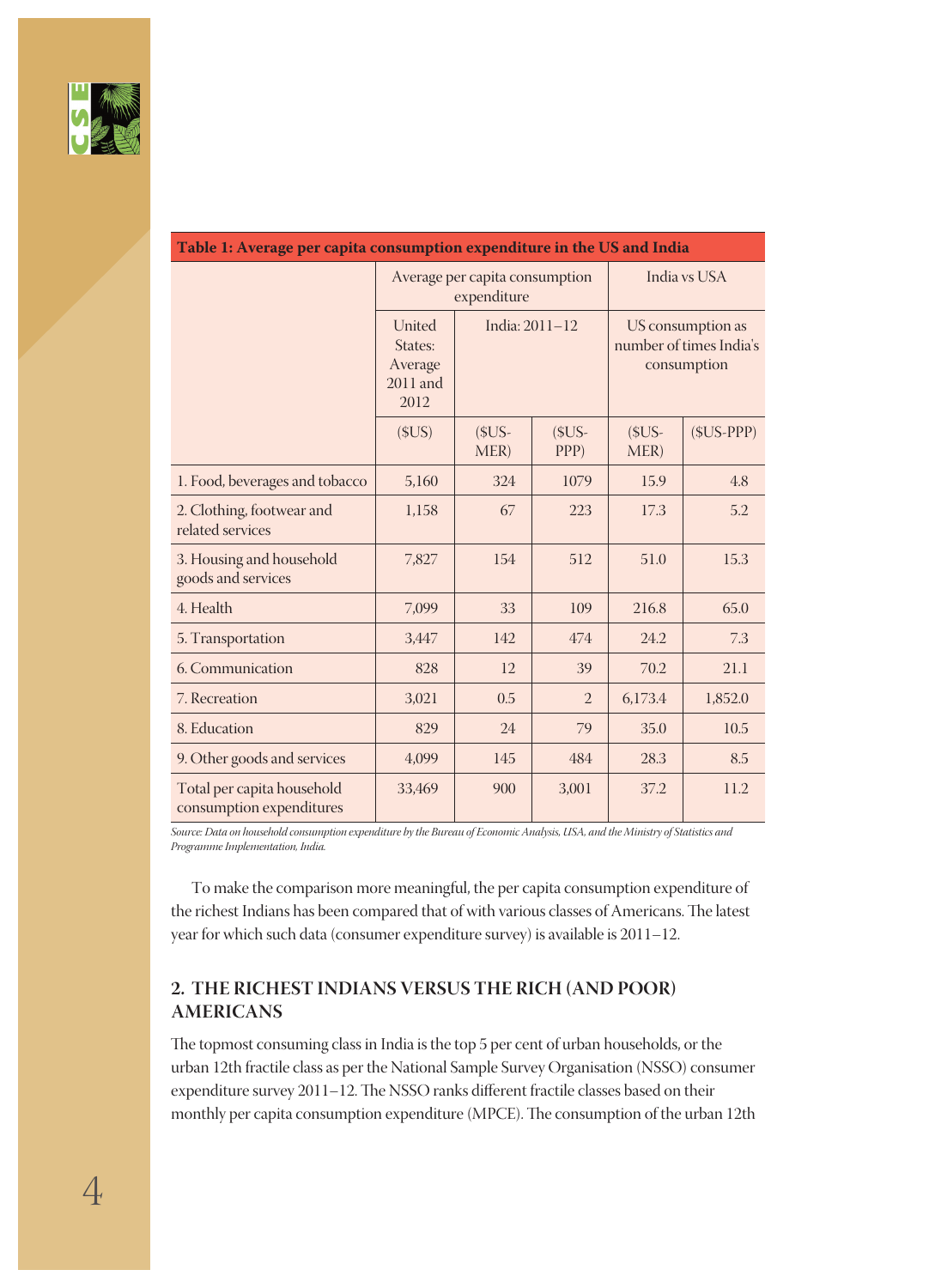fractile class practically dwarfs consumption of other classes. For example, the MPCE of the urban 12th fractile class is 90 per cent higher than the MPCE of the urban 11th fractile class and more than double of the rural 12th fractile class. So, the urban 12th fractile class is the highest-spending class of the Indian consuming classes.

The annual consumer expenditure survey in the US divides households into five quintiles of income before taxes—the lowest 20 per cent, second 20 per cent, third 20 per cent, fourth 20 per cent and the highest 20 per cent. This paper compares the urban 12th fractile class of India with average American expenditure, expenditure of the lowest 20 per cent quintile and the highest 20 per cent quintile.

| richest Indians                                               |                           |                                          |                                           |                                               |                                               |
|---------------------------------------------------------------|---------------------------|------------------------------------------|-------------------------------------------|-----------------------------------------------|-----------------------------------------------|
|                                                               |                           | United States: 2011 (in US\$)            |                                           | India: 2011-12                                |                                               |
|                                                               | Average: All<br>consumers | Lowest 20 per<br>cent income<br>quintile | Highest 20 per<br>cent income<br>quintile | Urban 12th<br>fractile class<br>(in US\$-MER) | Urban 12th<br>fractile class<br>(in US\$-PPP) |
| Average annual<br>expenditures on major<br>goods and services | 16,043                    | 11,689                                   | 22,323                                    | 3,071                                         | 10,237                                        |
| 1. Food, beverages and<br>tobacco                             | 2,906                     | 2,372                                    | 3,828                                     | 740                                           | 2,466                                         |
| 1.1 Food at home                                              | 1,535                     | 1,440                                    | 1,821                                     | 517                                           | 1,725                                         |
| Cereals and bakery<br>products                                | 212                       | 202                                      | 249                                       | 76                                            | 252                                           |
| Meats, poultry, fish and<br>eggs                              | 333                       | 313                                      | 391                                       | 50                                            | 168                                           |
| Dairy products                                                | 163                       | 149                                      | 196                                       | 105                                           | 351                                           |
| Fruits and vegetables                                         | 286                       | 264                                      | 355                                       | 131                                           | 435                                           |
| Sugar and other sweets                                        | 58                        | 54                                       | 68                                        | 10                                            | 34                                            |
| Fats and oils                                                 | 44                        | 47                                       | 45                                        | 26                                            | 86                                            |
| Miscellaneous foods                                           | 295                       | 273                                      | 357                                       | 75                                            | 249                                           |
| Nonalcoholic beverages                                        | 144                       | 139                                      | 161                                       | 45                                            | 151                                           |
| 1.2 Food away from home<br>(in hotels, restaurants etc.)      | 1,048                     | 646                                      | 1,613                                     | 198                                           | 661                                           |
| 1.3 Alcoholic beverages                                       | 182                       | 100                                      | 311                                       | 14                                            | 47                                            |
| 1.4 Tobacco products and<br>smoking supplies                  | 140                       | 186                                      | 83                                        | 10                                            | 33                                            |
| 2. Housing                                                    | 6,721                     | 5,159                                    | 9,163                                     | 1,233                                         | 4,111                                         |
| 2.1 Shelter                                                   | 3,930                     | 3,035                                    | 5,491                                     | 838                                           | 2,793                                         |
| Owned dwellings                                               | 2,459                     | 964                                      | 4,278                                     | 546                                           | 1,822                                         |

# **Table 2: Average per capita consumption expenditure: Poorest Americans versus**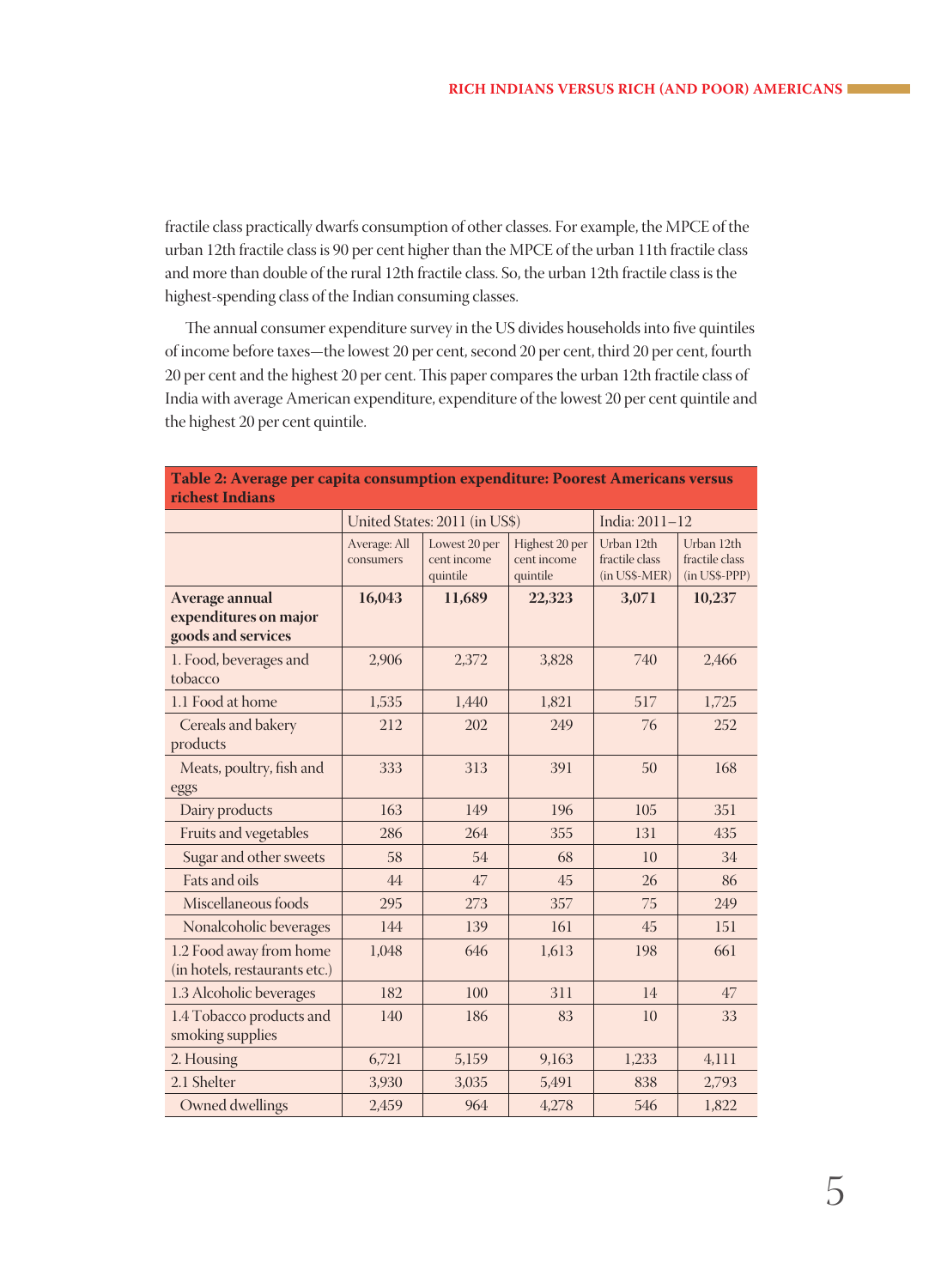

| Table continued                             |                           |                                          |                                           |                                               |                                               |
|---------------------------------------------|---------------------------|------------------------------------------|-------------------------------------------|-----------------------------------------------|-----------------------------------------------|
|                                             |                           | United States: 2011 (in \$US)            |                                           | India: 2011-12                                |                                               |
|                                             | Average: All<br>consumers | Lowest 20 per<br>cent income<br>quintile | Highest 20 per<br>cent income<br>quintile | Urban 12th<br>fractile class<br>(in \$US-MER) | Urban 12th<br>fractile class<br>(in \$US-PPP) |
| <b>Rented dwellings</b>                     | 1,471                     | 2,071                                    | 1,214                                     | 291                                           | 972                                           |
| 2.2 Utilities, fuels and<br>public services | 1,491                     | 1,344                                    | 1,659                                     | 203                                           | 676                                           |
| Electricity and fuel                        | 800                       | 772                                      | 873                                       | 105                                           | 349                                           |
| Telephone services                          | 490                       | 401                                      | 549                                       | 91                                            | 303                                           |
| Water and other public<br>services          | 200                       | 171                                      | 238                                       | 7                                             | 24                                            |
| 2.3 Household goods and<br>services         | 1,300                     | 781                                      | 2,012                                     | 193                                           | 642                                           |
| 3. Apparel and services                     | 696                       | 500                                      | 1,021                                     | 215                                           | 716                                           |
| 3.1 Clothing                                | 477                       | 332                                      | 697                                       | 115                                           | 384                                           |
| 3.2 Footwear                                | 128                       | 105                                      | 175                                       | 21                                            | 68                                            |
| 3.3 Other apparel<br>products and services  | 90                        | 64                                       | 149                                       | 79                                            | 264                                           |
| 4. Transportation                           | 2,336                     | 1,315                                    | 3,432                                     | 384                                           | 1,281                                         |
| 4.1 Vehicle purchases                       | 1,068                     | 486                                      | 1,737                                     | 151                                           | 504                                           |
| 4.2 Gasoline and motor oil                  | 1,062                     | 722                                      | 1,273                                     | 137                                           | 455                                           |
| 4.3 Public and other<br>transportation      | 206                       | 107                                      | 423                                       | 97                                            | 322                                           |
| 5. Healthcare                               | 1,325                     | 876                                      | 1,609                                     | 165                                           | 550                                           |
| 6. Entertainment                            | 1,029                     | 577                                      | 1,571                                     | 52                                            | 175                                           |
| 7. Personal care products<br>and services   | 254                       | 159                                      | 376                                       | 54                                            | 179                                           |
| 8. Education and reading                    | 466                       | 504                                      | 876                                       | 227                                           | 758                                           |
| 9. Miscellaneous                            | 310                       | 226                                      | 448                                       | $\overline{0}$                                | $\overline{0}$                                |

*Source: Annual consumer expenditure survey – 2011, Bureau of Labor Statistics, USA, and National Sample Survey Organisation (NSSO), 2011–12, Ministry of Statistics and Programme Implementation, Government of India.*

*Note: The consumption expenditure under different headings has been harmonized and some consumption expenditure of the US has been excluded. For instance:*

*• Reading and education haves been clubbed. Under the US survey they have been treated separately though there is no such separation under the Indian consumption expenditure survey.*

*• Expenditure items under personal insurance and pensions, cash contribution, personal tax and gifts of goods and services have been excluded. This is because the Indian consumption data does not capture these expenditures adequately.*

*• Expenditure items under vehicle finance charges, maintenance and repairs, vehicle insurance and other vehicle expenses have been excluded. This is again because the Indian consumption data does not capture these expenditures adequately.*

*• Under Indian consumption expenditure, data is not collected for mortgage, interest and charges for own dwellings. However, imputed rent is estimated for 'own dwellings'. For a comparison, 'Own dwelling—Mortgage, interest and charges' in the US consumption expenditure has been equated with 'Own dwellings—Imputed Rent' in Indian consumption expenditure.*

*• 'Miscellaneous' expense for the Indian consumer is captured in household goods and services.*

*The implication of this harmonization is that the consumption in the US has been underestimated.*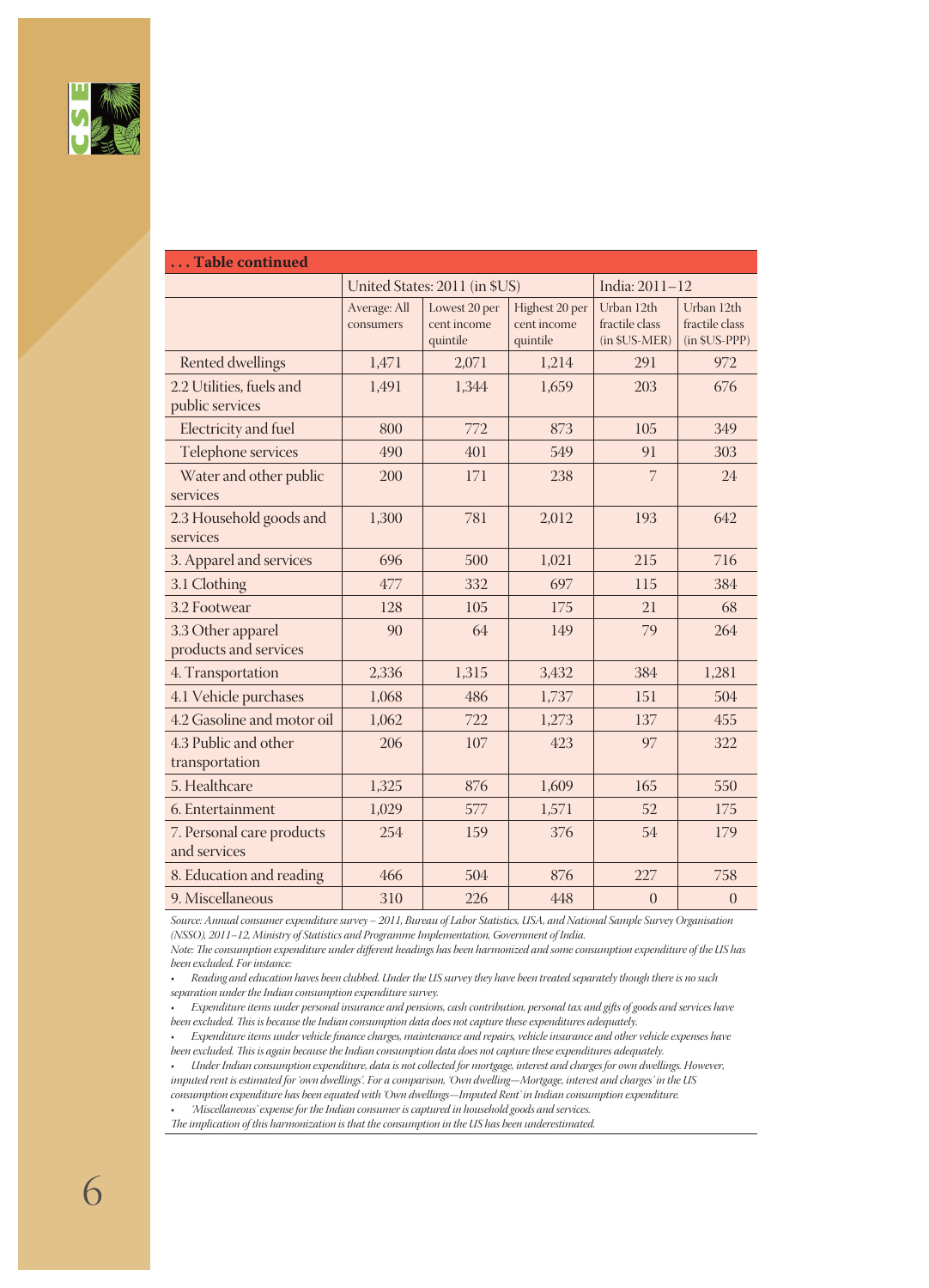It is quite clear from Table 2 that the richest Indians consume less than even the poorest 20 per cent Americans. If we consider the consumption expenditure in terms of MER, the richest Indians consume less than one third of the poorest 20 per cent Americans. Even if we consider the consumption expenditure in terms of PPP, the richest 5 per cent Indians still spend on goods and services close to

In MER terms, the richest 5 per cent Indians spend less than one third on goods and services compared to what the poorest 20 per cent Americans do

what the poorest 20 per cent Americans do. However, as we explain below, expenditure in terms of PPP tends to give a distorted picture of the consumption pattern; MER seems more appropriate to compare consumption of the 'rich' in the developing countries with consumers in developed countries.







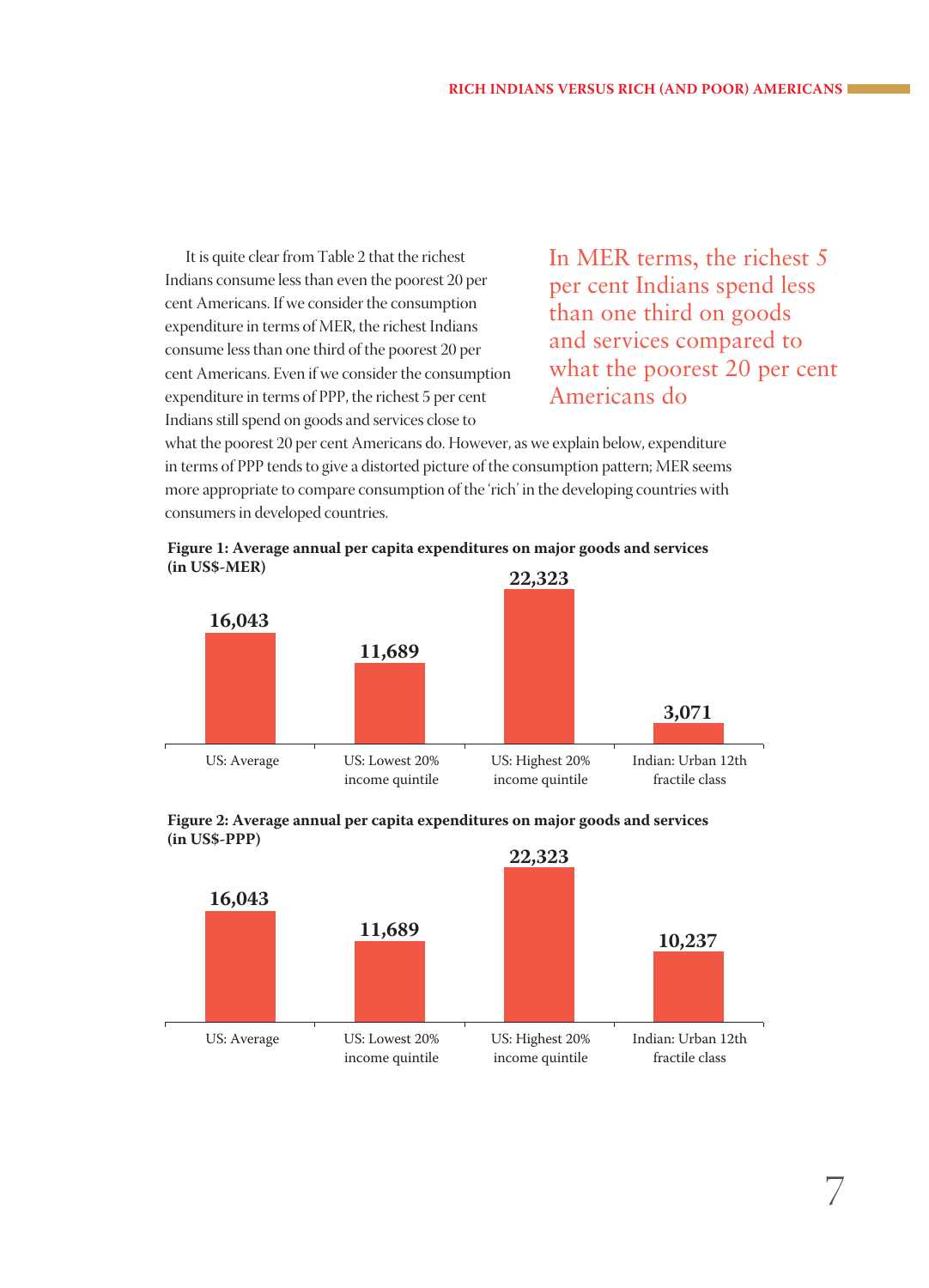

#### **3. CONSUMPTION OF ENERGY GOODS AND SERVICES**

The aspirations and consumption pattern of the 'rich' in developing countries are similar to those of citizens in developed countries. The rich in developing countries now wear branded clothes, drive vehicle models that ply on the roads of developed countries, live in large houses and have access to products and services (food, electronic gadgets, entertainment, personal products etc.) like those consumed in developed countries. Most importantly, they buy these products and services at prices comparable to (or even higher than) those paid by consumers in developed countries. In such a scenario, PPP seems a more realistic way to compare consumption expenditure of the rich in developing countries with that in developed countries. This can be clearly demonstrated with energy-related product and services.

Data on the energy-related products and services for the richest Indians has been compared with that for various classes of Americans for the year 2014. This is the closest year to 2011–12 for which data on electricity prices in India is publicly available.

Petrol prices in India are actually higher than in the US. In 2014, the average pump price for petrol in India was US \$1.2 as compared to US \$0.91 in the US. So, a dollar in India, in terms of MER, actually buys less petrol than a dollar in the US.4

The richest in India consume less than one sixth of the energy the poorest 20 per cent in the US consume

Similarly, electricity prices in India for high-end consumers (households consuming more than 300–400 kWh/month or a per capita consumption of about 80 kWh/month) are comparable and in some areas even higher than the residential electricity prices in the  $US^5$  So, as far as energy goods and services are concerned, consumption expenditure based on MER gives a more accurate picture than PPP.

The annual per capita expenditure on electricity and fuels and on gasoline and motor oil of the richest 5 per cent Indians was about US \$241 in 2011–12. The corresponding expenditure for the poorest 20 per cent Americans is about US \$1,500—more than six times higher than that for the richest 5 per cent Indians. The expenditure of the richest 20 per cent Americans on energy goods is US \$2,145, about nine times higher than expenditure of the richest 5 per cent Indians. Assuming equal prices of energy (an underestimation for consumption in the US), the richest in India consume less than one sixth of the energy the poorest 20 per cent in the US consume.

Annual average exchange rate of Rs 61.028 to US \$1.0 in 2014 (https://www.rbi.org.in/scripts/ReferenceRateArchive.aspx).

<sup>4</sup> Data on the US gasoline price is from https://www.eia.gov/dnav/pet/pet\_pri\_gnd\_dcus\_nus\_a.htm. Data on petrol prices in India is from https://iocl.com/Products/PetrolDomesticPrices.aspx. Average price is the average price of petrol in Delhi, Mumbai, Kolkata and Chennai.

<sup>5</sup> According to the July 2015 *Monthly Energy Review* of the US EIA, the average retail price of electricity for the residential sector in 2014 was 12.5 cents/kWh. In July 2014, a household in Delhi consuming more than 401 kWh/month electricity had to pay a tariff of Rs 7.3/kWh. At an annual average exchange rate of Rs 61 to US \$1.0 in 2014, the tariff comes to 12 cents/ kWh. The tariff was even higher in Mumbai where a household consuming more than 301 kWh/ month had a pay a tariff of more than Rs 8.20/ kWh, or 13.5 cents/ kWh. In most parts of India, the residential tariff for households consuming more than 300–400 kWh/ months exceeded 10.0 cents/kWh.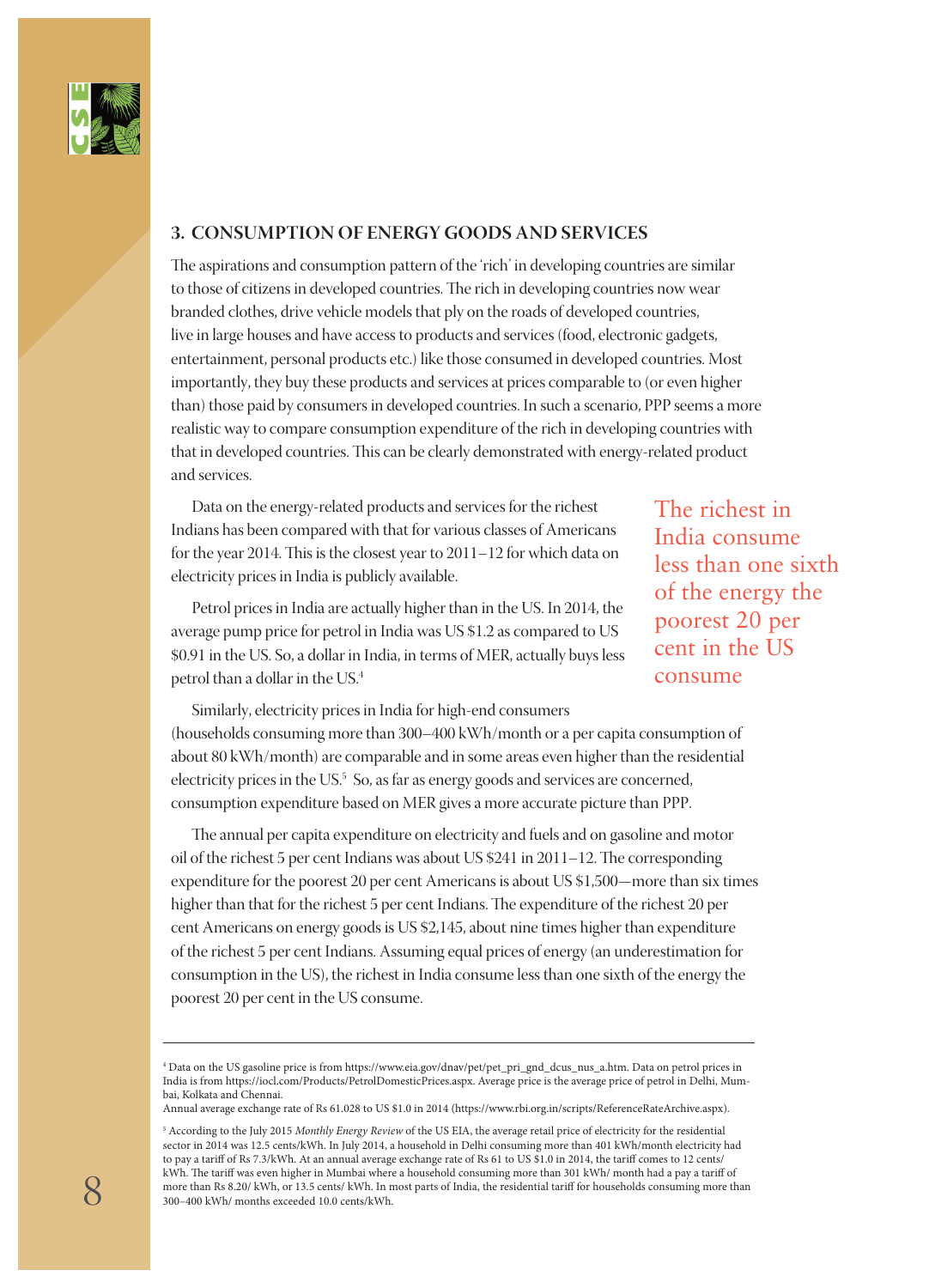

#### **Figure 3: Energy consumption of rich Indians versus poor Americans (per capita expenditure on energy goods and services in US\$-MER)**

#### **Are Indian consuming more today compared to 2011–12?**

**The low** consumption of the 'rich' in India as per the NSSO's consumer expenditure survey of 2011–12 seems to hold true even today. In its January 2018 issue, *The Economist* published an article, 'India's missing middle class', which essentially concluded that despite all the hype around '300-400 million middle class consumers', India remains very poor compared to the developed countries. For instance, as the article quotes, only about only 78 million Indians make close to \$10 a day and the proportion making around \$10 a day hardly shifted between 2010 and 2016. Comparing India with the US, the article found that over 99 per cent of the Indian population is in the same league as Americans who were below the poverty line (those with annual income of around \$25,000 for a family of four).

Source: India's missing middle class, 11 January 2018, *The Economist.*

# **4. CO<sub>2</sub> EMISSIONS**

Per capita  $\mathrm{CO}_2$  emissions (excluding emissions from land use, land use changes and forestry) of the top 10 per cent of Indians are similar to per capita emissions of the bottom 20 per cent of Americans.

This has been estimated by using the methodology developed by Eric Kemp-Benedict and colleagues at the Stockholm Environment Institute in preparing the Greenhouse Development Rights Framework.6 As per the methodology, per capita emissions are assumed to be Per capita CO<sub>2</sub> emissions of the top 10 per cent of Indians are similar to per capita emissions of the bottom 20 per cent of Americans

<sup>6</sup> Kemp-Benedict, Eric, 2009, *Calculations for the Greenhouse Development Rights Calculator*, Working Paper WP-US-0803, Stockholm Environment Institute, Somerville.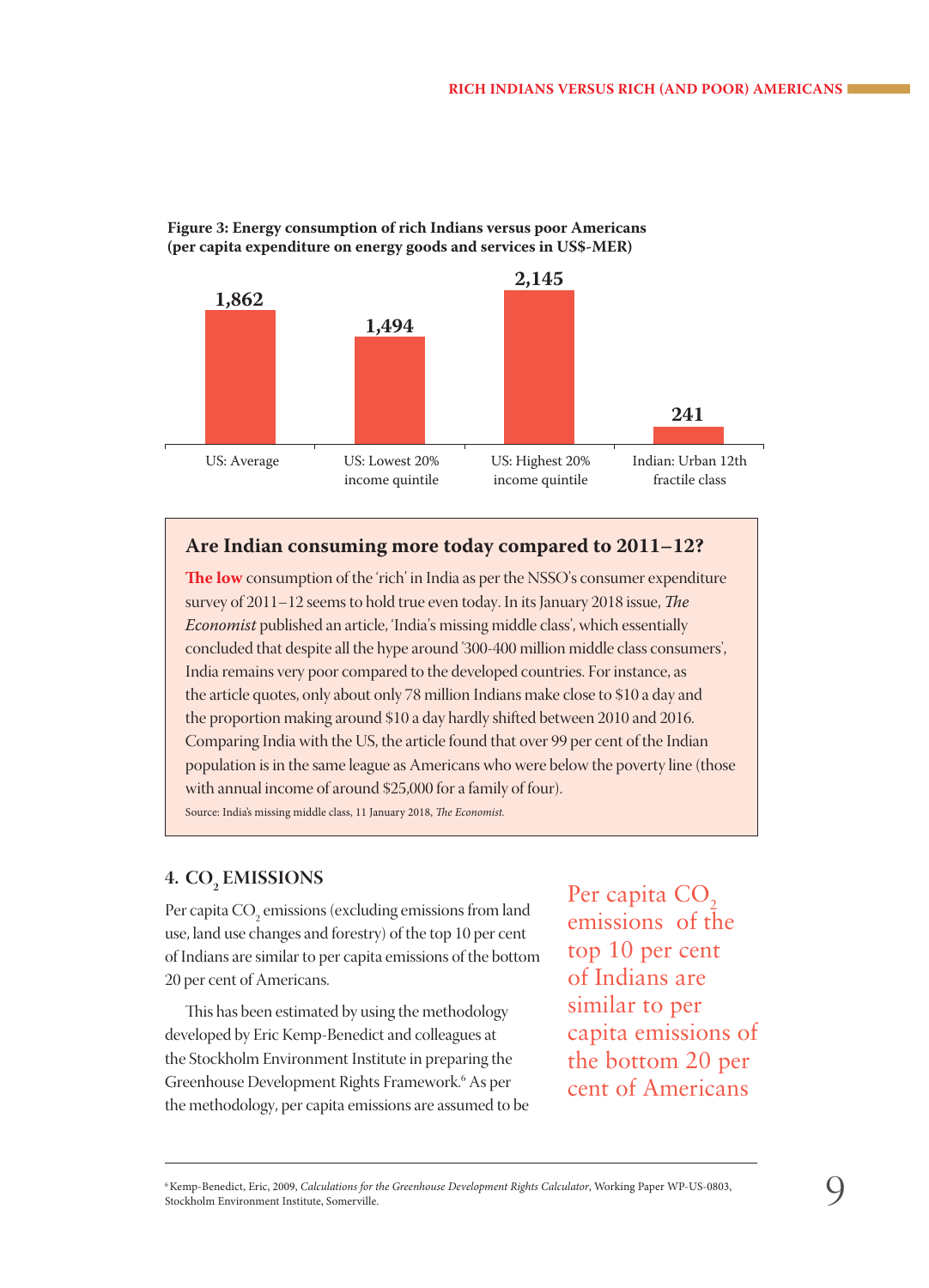

directly proportional to income, with income elasticity of emissions ranging from 0.7 to 1.

The data on national income distributions published by the World Bank as part of its World Development Indicators (WDI) database has been used. The WDI database gives national income distribution for the first and second deciles; second, third and fourth quintiles; and ninth and tenth deciles. The data on income distribution is not available for the years 2011 and 2012. The proximate years for which such data is available is 2009 for India and 2010 for the US; this data has been used to estimate  $\mathrm{CO}_2$  emissions of different income classes in the US and in India. Income distribution has been converted into per capita  $CO<sub>2</sub>$ emission distributions assuming income elasticity of emissions as 1.



**Figure 4: Income distribution in the US and India**

Income distribution in both countries is very similar. The tenth decile (the richest 10 per cent of the population) in both countries has about 29 per cent share of the national income. The first decile (the bottom 10 per cent) accounts for 3.7 per cent of the income in India and 1.4 per cent in the US.



Figure 5: Per capita CO<sub>2</sub> emissions for different income classes in India and the US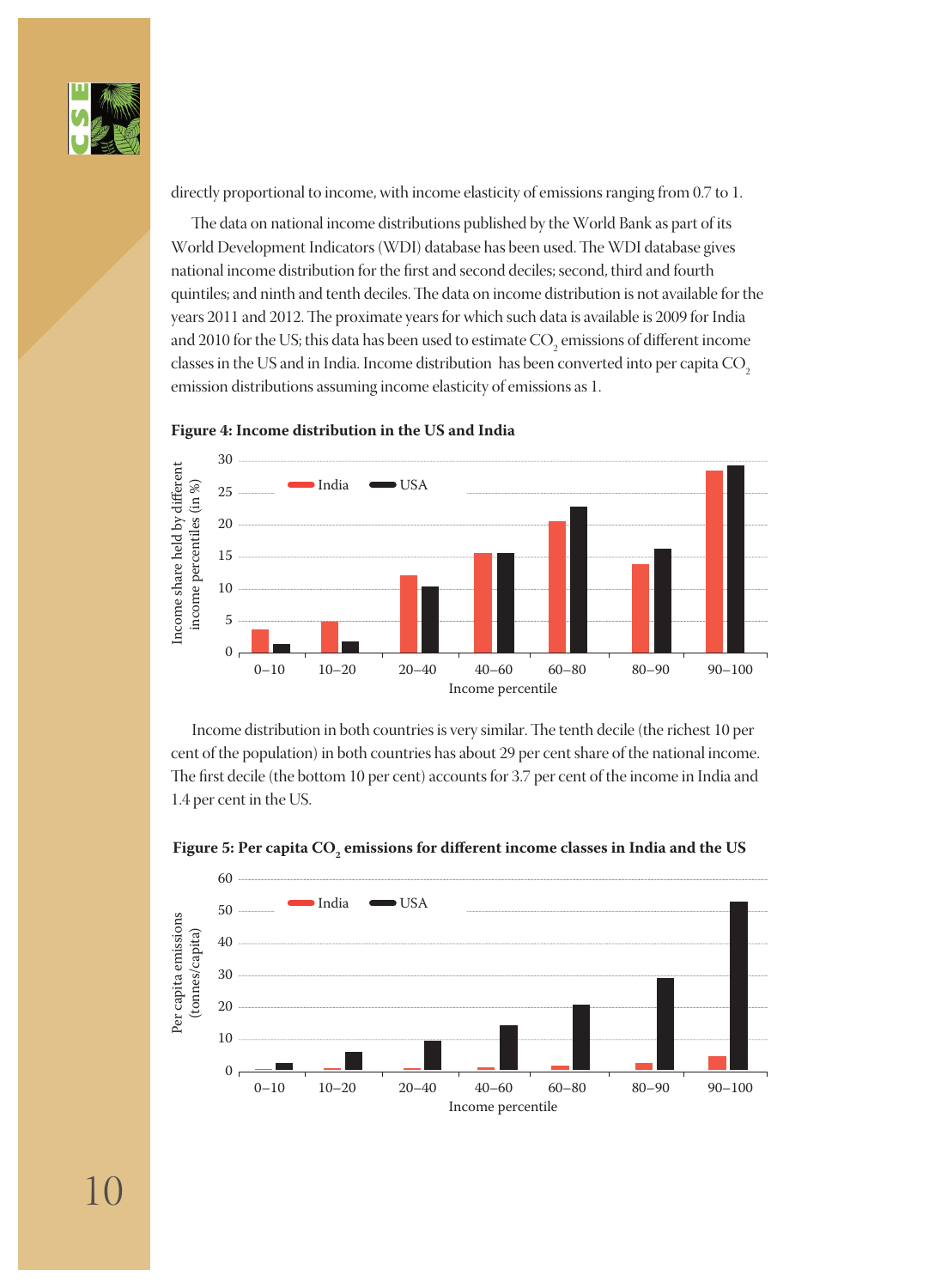#### **Our analysis shows that:**

- $\bullet$  The per capita CO<sub>2</sub> emissions of the richest 10 per cent Indians is about 4.4 tonnes. In comparison, the per capita emissions of the richest 10 per cent Americans is 52.4 tonnes almost 12 times higher than that of the richest Indians.
- $\boldsymbol{\cdot}$  The per capita CO<sub>2</sub> emissions of the poorest 10 per cent Americans is about 2.4 tonnes. This is 60 per cent higher than the average per capita  $\mathrm{CO}_2$  emissions of India.
- The per capita emissions of the bottom 20 per cent Americans is about 4.2 tonnes. This is similar to the emissions of the richest 10 per cent Indians.
- The per capita emissions of richest 10 per cent Indians, therefore, is:
- *similar to the per capita emissions of poorest 20 per cent Americans*
- *less than one quarter of the American average*
- *less than one twelfth the per capita emissions of America's richest 10 per cent.*

#### Figure 6: CO<sub>2</sub> emissions of rich Indians versus poor Americans **(per capita emissions in tonnes/year)**



**It is clear that consumption and emissions of even the 'poor' in the US are comparable to those of the 'rich' in India. But this is not an argument in support of increasing the consumption of the rich in developing countries. Rather, it should be used to seriously discuss some fundamental questions related to consumption. For instance:**

- If the rich of India can live 'luxuriously' with annual per capita emissions of less than 5 tonnes of CO<sub>2</sub>, why can't the rich of the developed world?
- How much consumption is enough?
- How do we control consumption in both the developed and the developing world?
- Can we meet climate goals without addressing consumption? Will technology and efficiency be sufficient to reduce GHG emissions?
- Can we have the ultimate win-win—to consume but not pollute?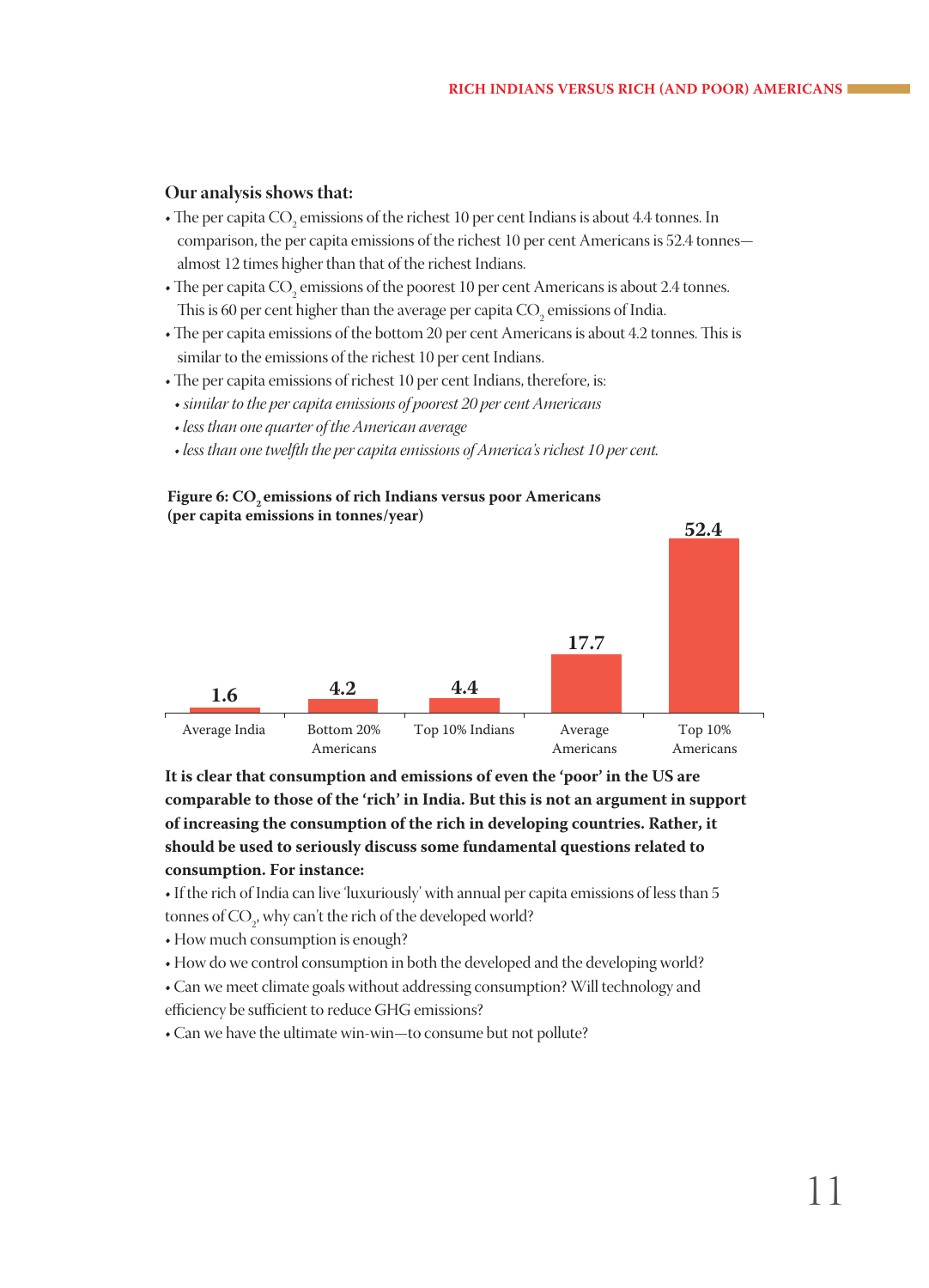

#### **5. SUSTAINABLE CONSUMPTION AND PRODUCTION**

The world wants to address consumption issues through the concept of sustainable consumption and production (SCP), which is one of the Sustainable Development Goals (SDGs). According to the UN, *'Sustainable consumption and production is about promoting resource and energy efficiency, sustainable infrastructure, and providing access to basic services, green and decent jobs and a better quality of life for all. Its implementation helps to achieve overall development plans, reduce future economic, environmental and social costs, strengthen economic competitiveness and reduce poverty.'* But this definition of SCP doesn't even address the issue of consumption. It completely ignores the ideas of 'sufficiency' and 'limits to consumption'.

But can we tackle the environmental challenges of the twenty-first century without addressing consumption? For instance, can we meet the 2 degree Celsius (°C) temperature target without addressing consumption?

#### **MEETING THE 2**º**C TARGET**

The Paris Agreement has set the goal of keeping the increase in global temperature to well below 2°C compared to pre-industrial levels and of pursuing efforts to limit warming to 1.5°C. To meet these temperature goals, the world has a finite carbon dioxide  $({\rm CO}_{2})$  budget that it can emit till 2100. The  $\mathrm{CO}_2$  budget for the period 2012–2100 is about 1,000–1,400 GtCO<sub>2</sub> for global warming to be limited to below 2°C with a probability of over 66 per cent.<sup>7</sup>

| <b>Table 3: The carbon budget</b>                                                                                      |                                            |                                            |                                               |  |  |
|------------------------------------------------------------------------------------------------------------------------|--------------------------------------------|--------------------------------------------|-----------------------------------------------|--|--|
| Unit: $GtCO$ ,                                                                                                         | >>33% probability of<br>staying within 2°C | >>50% probability of<br>staying within 2°C | $> 66\%$ probability of<br>staying within 2°C |  |  |
| Total anthropogenic CO <sub>2</sub><br>budget 1861-1880 to 2100                                                        | 5,762                                      | 4.441                                      | 3,670                                         |  |  |
| Total anthropogenic<br>CO <sub>2</sub> budget remaining<br>after excluding non- $CO2$<br>forcing: 1861-1880 to<br>2100 | 3.303                                      | 3,009                                      | 2,899                                         |  |  |
| Total anthropogenic CO <sub>2</sub><br>emitted 1861-1880 to<br>2100                                                    | 1,890                                      | 1,890                                      | 1,890                                         |  |  |
| Total anthropogenic CO <sub>2</sub><br>budget remaining 2012 to<br>2100                                                | 1,413                                      | 1,119                                      | 1,009                                         |  |  |

Source: IPCC, 2013: *Climate Change 2013: The Physical Science Basis*. Contribution of Working Group I to the Fifth Assessment Report of the Intergovernmental Panel on Climate Change [Stocker, T.F., D. Qin, G.K. Plattner, M. Tignor, S.K. Allen, J. Boschung, A. Nauels, Y. Xia, V. Bex and P.M. Midgley (eds.)]. Cambridge University Press, Cambridge, United Kingdom and New York, NY, USA, pp. 1535.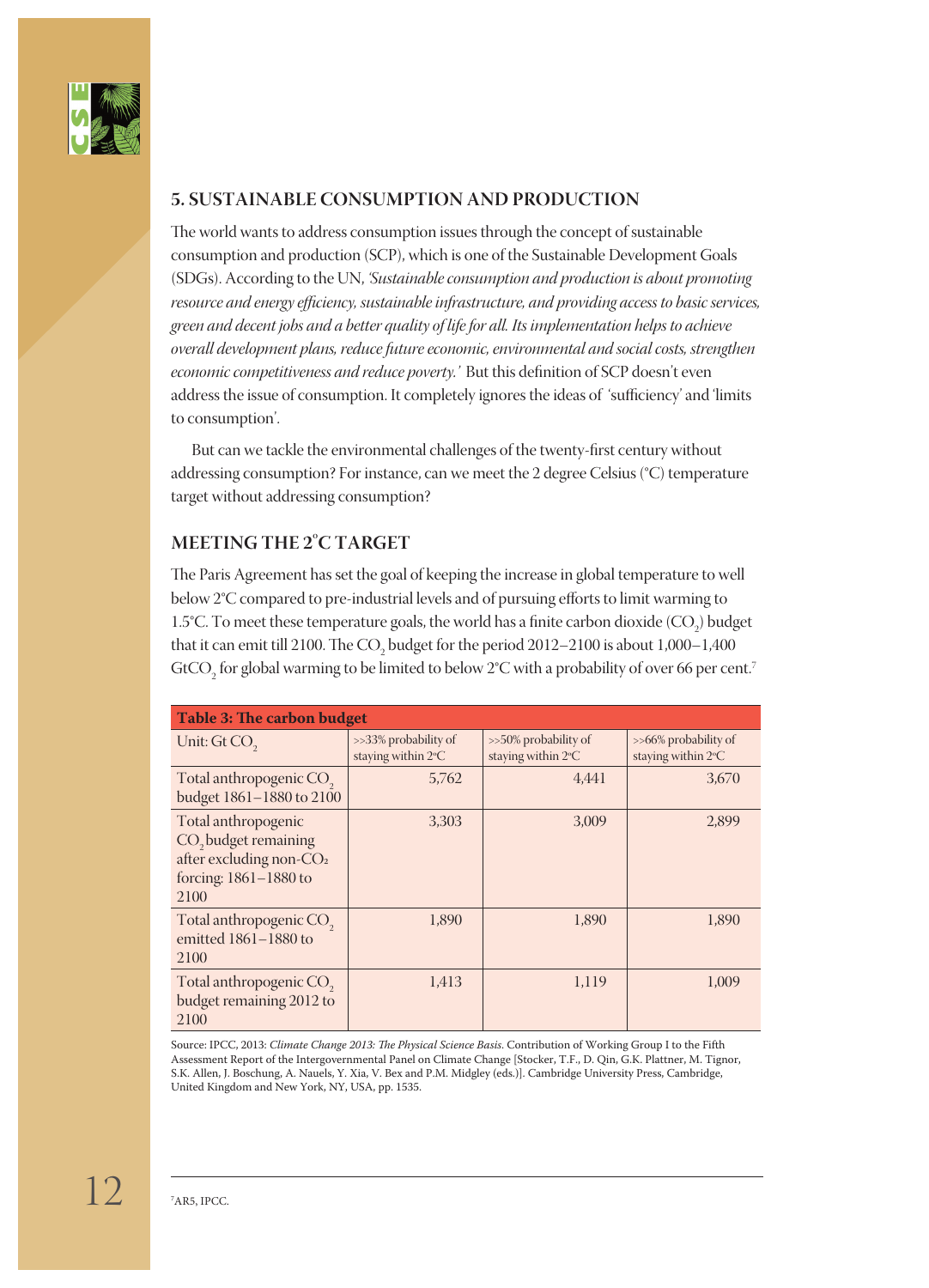According to the *Emissions Gap Report 2017*, published by the UN Environment Programme, if all the Nationally Determined Contributions (NDCs) put forth by countries under the Paris Agreement are fully implemented, they will result in cumulative emissions of 750–800 GtCO<sub>2</sub> during the period 2011–30—about 80 per cent of the remaining  $\mathrm{CO}_2$  budget for the 2°C goal. The available global carbon budget for 1.5°C with 50–66 per cent probability will already be well depleted by 2030.8 i. The world, therefore, needs urgent action to reduce emissions to remain within the carbon budget. According to the Fifth Assessment Report (AR5) of the Intergovernmental Panel on Climate Change (IPCC), for temperature rise to remain within

To remain within the carbon budget,  $global CO<sub>2</sub>$ emissions in 2050 should be 40–70 per cent below 2010 levels and near zero or below in 2100

2°C, global GHG emissions in 2050 should be 40–70 per cent below 2010 levels and near zero or below in 2100.<sup>9</sup> Let us assume that it has to be 55 per cent below 2010 levels.

Emissions of GHGs is a factor of three parameters—population, consumption (per capita GDP can be taken as a proxy for consumption) and GHG emissions intensity of consumption.

*GHG emissions (E) = Population (P) x Per capita GDP (G) x Emissions intensity of GDP*   $(Ei)$  —  $(1)$ 

Emissions in 2050 have to be 55 per cent below 2010 levels.

$$
E_{2050} = 0.45 E_{2010} \quad (2)
$$

In the last 50 years, the world's per capita GDP has grown by 1.67 per cent (see F*igure 7: Growth in world GDP*). Let us assume that the world's per capita GDP will grow by 2 per cent annually on the back of increasing growth in Asia and Africa to meet the needs of the growing population. If this happens, the world's per capita GDP in 2050 will be 2.2 times the world's per capita GDP in 2010.

 $G_{2050} = 2.2 G_{2010}$  (3)





Source: World GDP per Capita, World Development Indicators, The World Bank.

<sup>8</sup> UNEP (2017). *The Emissions Gap Report 2017*. United Nations Environment Programme (UNEP), Nairobi.

<sup>9</sup>  *IPCC Fifth Assessment Synthesis Report, Approved Summary for Policymakers,1 November 2014.*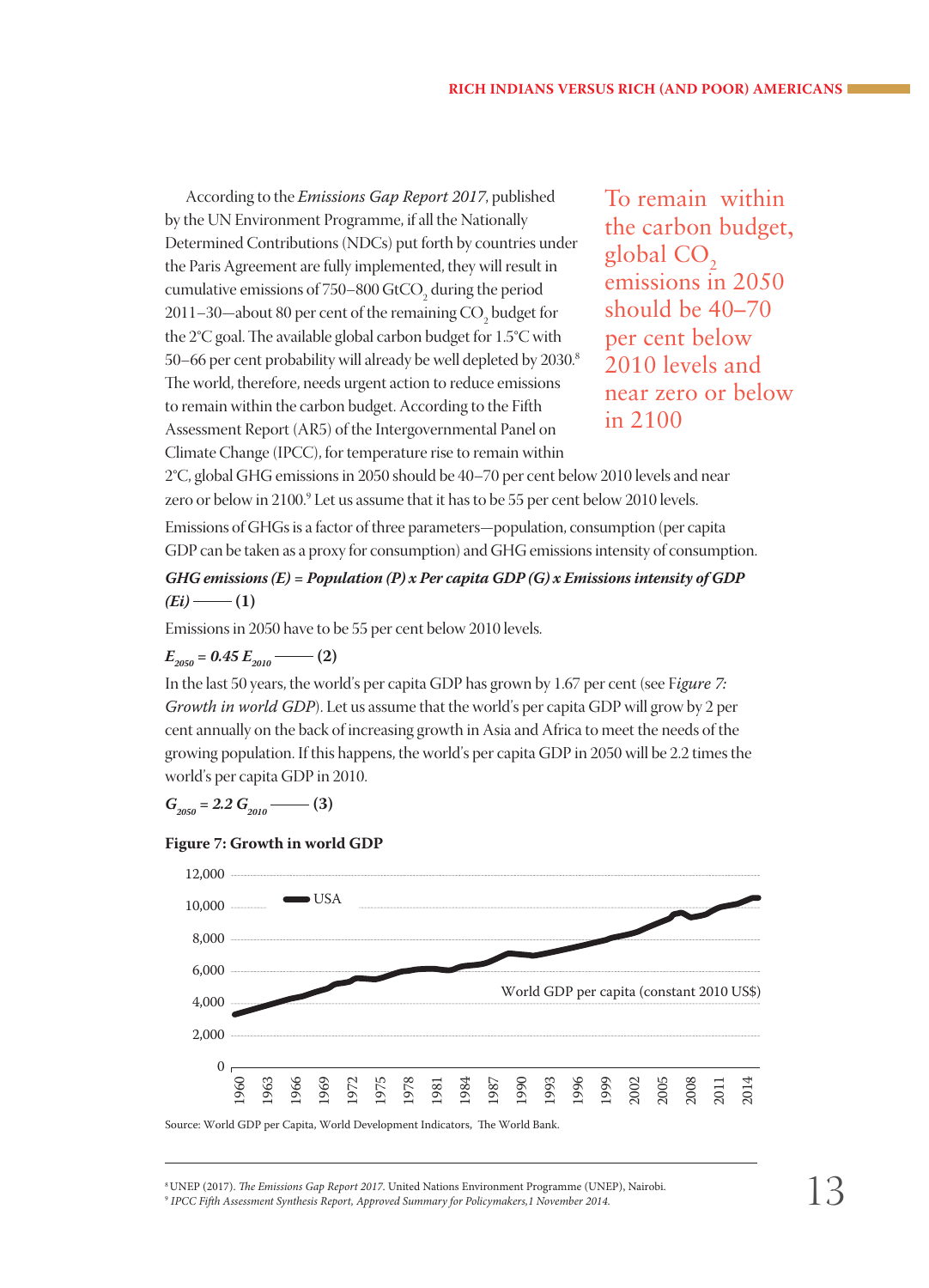

According to the UN Department of Economic and Social Affairs (UN DESA), the world's population is expected to reach 9.7 billion by 2050 and 11.2 billion in 2100.<sup>10</sup> This means that the world's population in 2050 will be 1.4 times the world's population of 2010.

## $P_{2050} = 1.4 P_{2010}$  (4)

In the above scenario of population and per capita GDP growth, to reduce GHG emissions in 2050 by 55 per cent compared to 2010 levels, the emissions intensity of GDP in 2050 has to be about one seventh of the emissions intensity of GDP in 2050.

### $Ei_{2050} = 1/7 Ei_{2010}$  (5)

This means that the emissions intensity of GDP has to be reduced by about 5 per cent annually between 2010 and 2050. However, in the past 50 years, the CO<sub>2</sub> emissions intensity of GDP has reduced by a mere 0.95 per cent annually (see *Figure 8: World CO<sub>2</sub> emissions intensity*). In fact, since 2000, the world  $\mathrm{CO}_2$  emissions intensity has actually plateaued.

# **Figure 8: World CO2 emissions intensity**



Source: World CO<sub>2</sub> emissions intensity, World Development Indicators, The World Bank.

**If we rely only on efficiency improvements, it is near impossible to meet the 2°C goal. Efficiency is not sufficiency—without addressing consumption it would be near impossible to meet the climate target.**

**The idea of an ultimate win-win—to consume but not pollute is a mirage. The question the world faces today is not whether consumption should be curtailed, but how. The definition of sustainable consumption and production must reflect this.**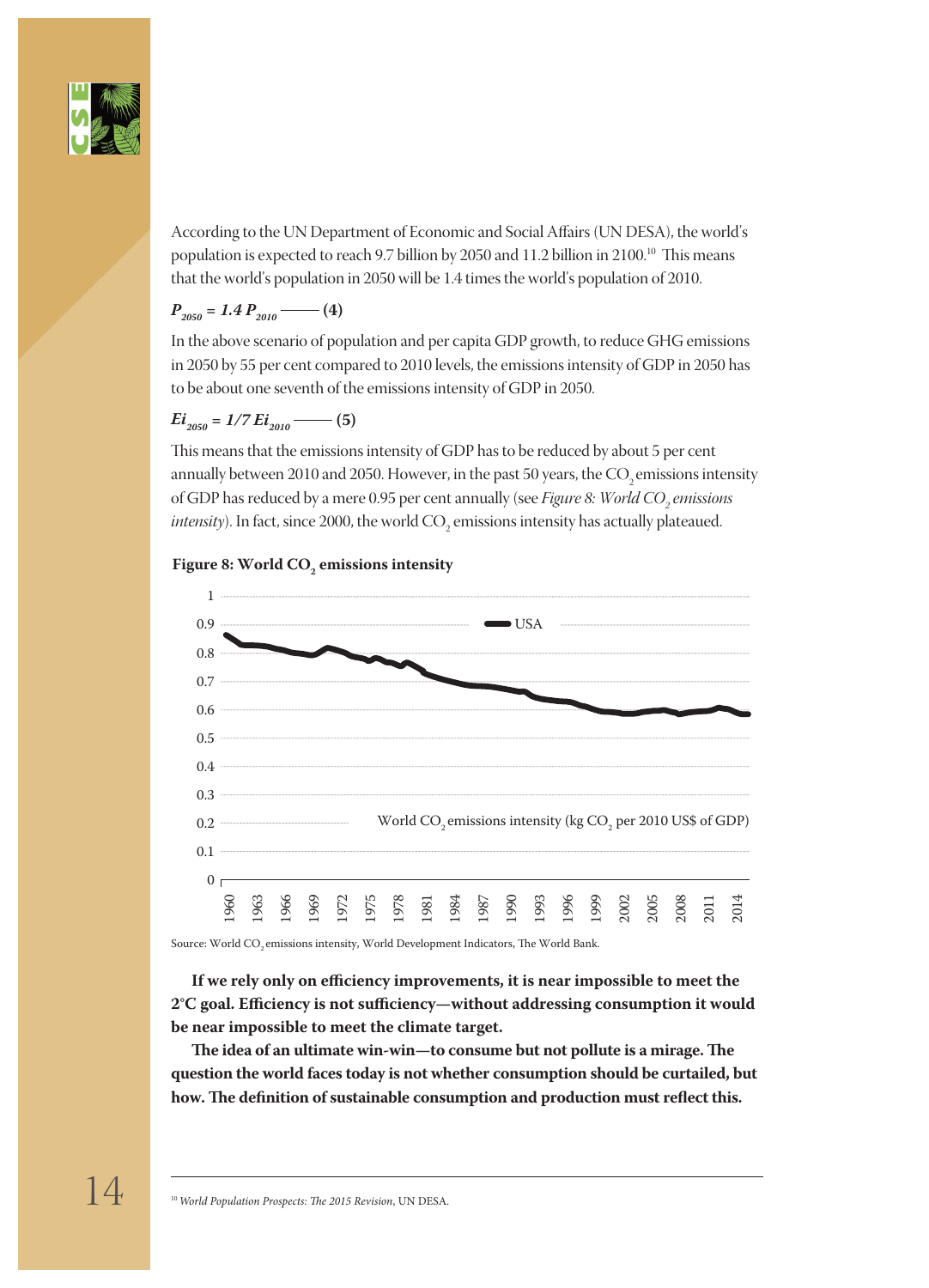#### **ANNEXURE**

#### **1. About NSSO Consumer Expenditure Survey**

The NSSO Consumer Expenditure Survey aims at generating estimates of average household monthly per capita consumer expenditure (MPCE), the distribution of households and persons over the MPCE range, and the breakup of average MPCE by commodity group, separately for rural and urban sectors of the country. These indicators are amongst the most important measures of the level of living of the relevant domains of population. The survey breaks up per capita consumer expenditure by 32 broad groups (14 food groups and 18 non-food groups) of items of consumption.

We have used Schedule Type 2 data. Schedule Type 2 uses 'last 365 days' (only) for infrequently purchased categories, 'last 7 days' for some categories of food items, as well as pan, tobacco and intoxicants, and 'last 30 days' for other food items, fuel and the rest.

• Clothing, bedding, footwear, education, medical (institutional), durable goods—last 365 days

• Edible oil; egg, fish and meat; vegetables, fruits, spices, beverages and processed foods; pan, tobacco and intoxicants—last seven days

• All other food, fuel and light, miscellaneous goods and services including non-institutional medical; rents and taxes—last 30 days

The household consumer expenditure is defined as the expenditure incurred by a household on domestic consumption during the reference period. Expenditure incurred towards productive enterprises of households is excluded from household consumer expenditure. Also excluded are expenditure on purchase and construction of residential land and building, interest payments, insurance premium payments, payments of fines and penalties, and expenditure on gambling including lottery tickets. Money given as remittance, charity, gift, etc. is not consumer expenditure. However, self-consumed produce of own farm or other household enterprise is valued and included in household consumer expenditure. So are goods and services received as payment in kind or free from employer, such as accommodation and medical care, and travelling allowance excluding allowance for business trips.

#### **2. About Consumer Expenditure Survey, US Bureau of Labor Statistics**

The Consumer Expenditure Survey (CE) program consists of two surveys—the Quarterly Interview Survey and the Diary Survey—that provide information on the buying habits of American consumers, including data on their expenditures, income and consumer unit(families and single consumers) characteristics.

Expenditures consist of the transaction costs, including excise and sales taxes of goods and services acquired during the interview or record-keeping period. Expenditure estimates include expenditures on gifts, but exclude purchases or portions of purchases directly assignable to business purposes. Periodic credit or installment payments on goods or services already acquired are also excluded. The full cost of each purchase is recorded, even though full payment may not have been made at the date of purchase. The order of the expenditures listed here follows the order of presentation in published CE tables. The major expenditure categories are:

- Food
- Housing
- Apparel and services
- Transportation
- Healthcare
- Entertainment
- Other expenditures